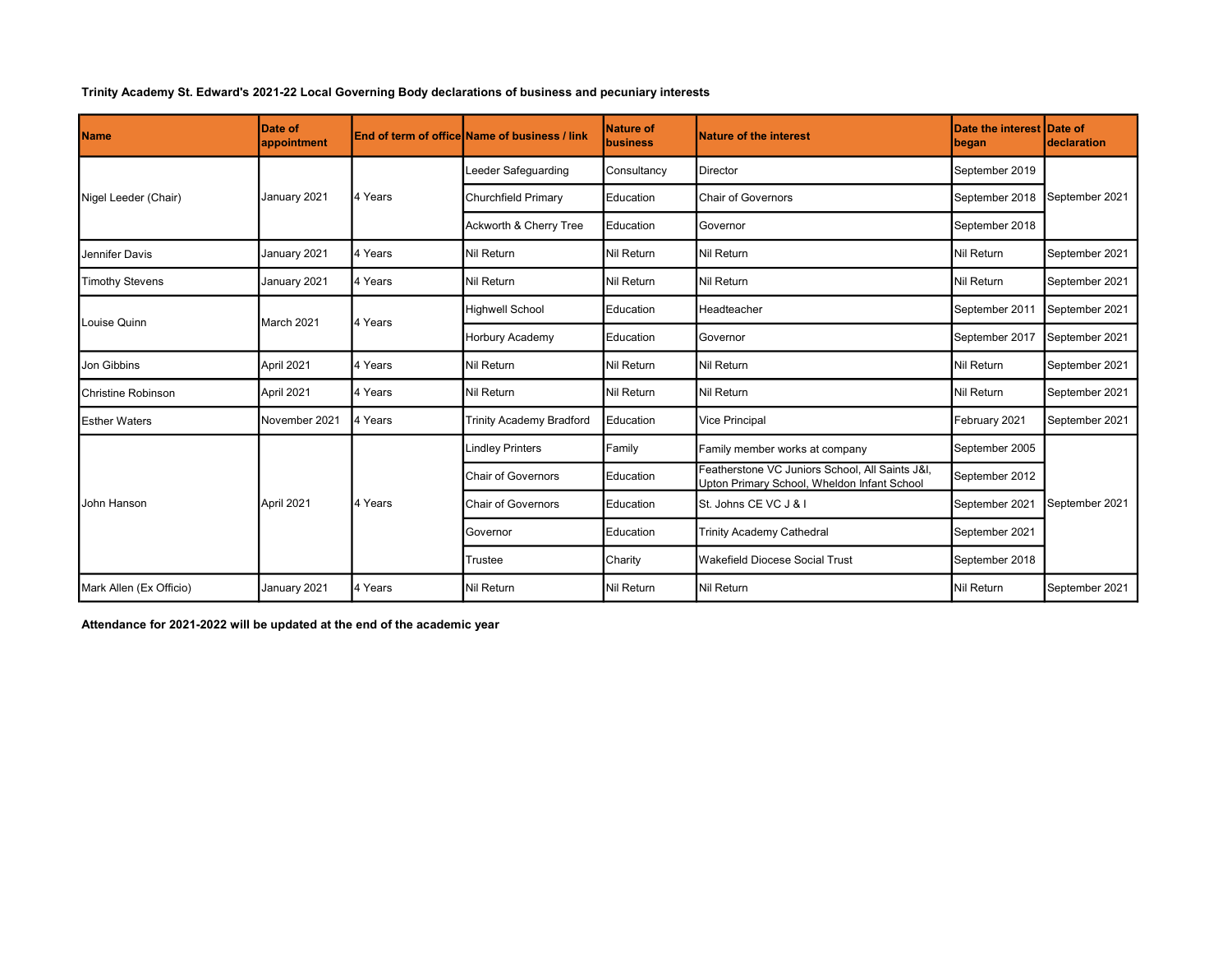## Trinity Academy St. Edward's 2020-21 Local Governing Body declarations of business and pecuniary interests

| <b>Name</b>             | <b>Date of</b><br>appointment |         | <b>IEnd of term of officeIName of business / link</b> | Nature of<br>Ibusiness | Nature of the interest                                                                         | Date the interest Date of<br>began | <b>Ideclaration</b> |  |
|-------------------------|-------------------------------|---------|-------------------------------------------------------|------------------------|------------------------------------------------------------------------------------------------|------------------------------------|---------------------|--|
| Nigel Leeder            | January 2021                  | 4 Years | Leeder Safeguarding                                   | Consultancy            | Director                                                                                       | September 2019                     | September 2021      |  |
|                         |                               |         | Churchfield Primary                                   | Education              | <b>Chair of Governors</b>                                                                      | September 2018                     |                     |  |
|                         |                               |         | Ackworth & Cherry Tree                                | Education              | Governor                                                                                       | September 2018                     |                     |  |
| Jennifer Davis          | January 2021                  | 4 Years | Nil Return                                            | Nil Return             | Nil Return                                                                                     | Nil Return                         | September 2020      |  |
| <b>Timothy Stevens</b>  | January 2021                  | 4 Years | Nil Return                                            | Nil Return             | Nil Return                                                                                     | Nil Return                         | September 2020      |  |
| Louise Quinn            | March 2021                    | 4 Years | Highwell School                                       | Education              | <b>I</b> Headteacher                                                                           | September 201                      | September 2021      |  |
|                         |                               |         | Horbury Academy                                       | Education              | Governor                                                                                       | September 2017                     | September 2021      |  |
| Jon Gibbins             | April 2021                    | 4 Years | Nil Return                                            | Nil Return             | Nil Return                                                                                     | Nil Return                         | September 2020      |  |
| John Hanson (Chair)     | April 2021                    | 4 Years | <b>Lindley Printers</b>                               | Family                 | Family member works at company                                                                 | September 2005                     | September 2020      |  |
|                         |                               |         | <b>Chair of Governors</b>                             | Education              | Featherstone VC Juniors School, All Saints J&I,<br>Upton Primary School, Wheldon Infant School | September 2012                     |                     |  |
|                         |                               |         | <b>Trustee</b>                                        | Charity                | Wakefield Diocese Social Trust                                                                 | September 2018                     |                     |  |
| Christine Robinson      | April 2021                    | 4 Years | Nil Return                                            | Nil Return             | Nil Return                                                                                     | Nil Return                         | September 2020      |  |
| Mark Allen (Ex Officio) | January 2021                  | 4 Years | Nil Return                                            | Nil Return             | Nil Return                                                                                     | Nil Return                         | September 2020      |  |